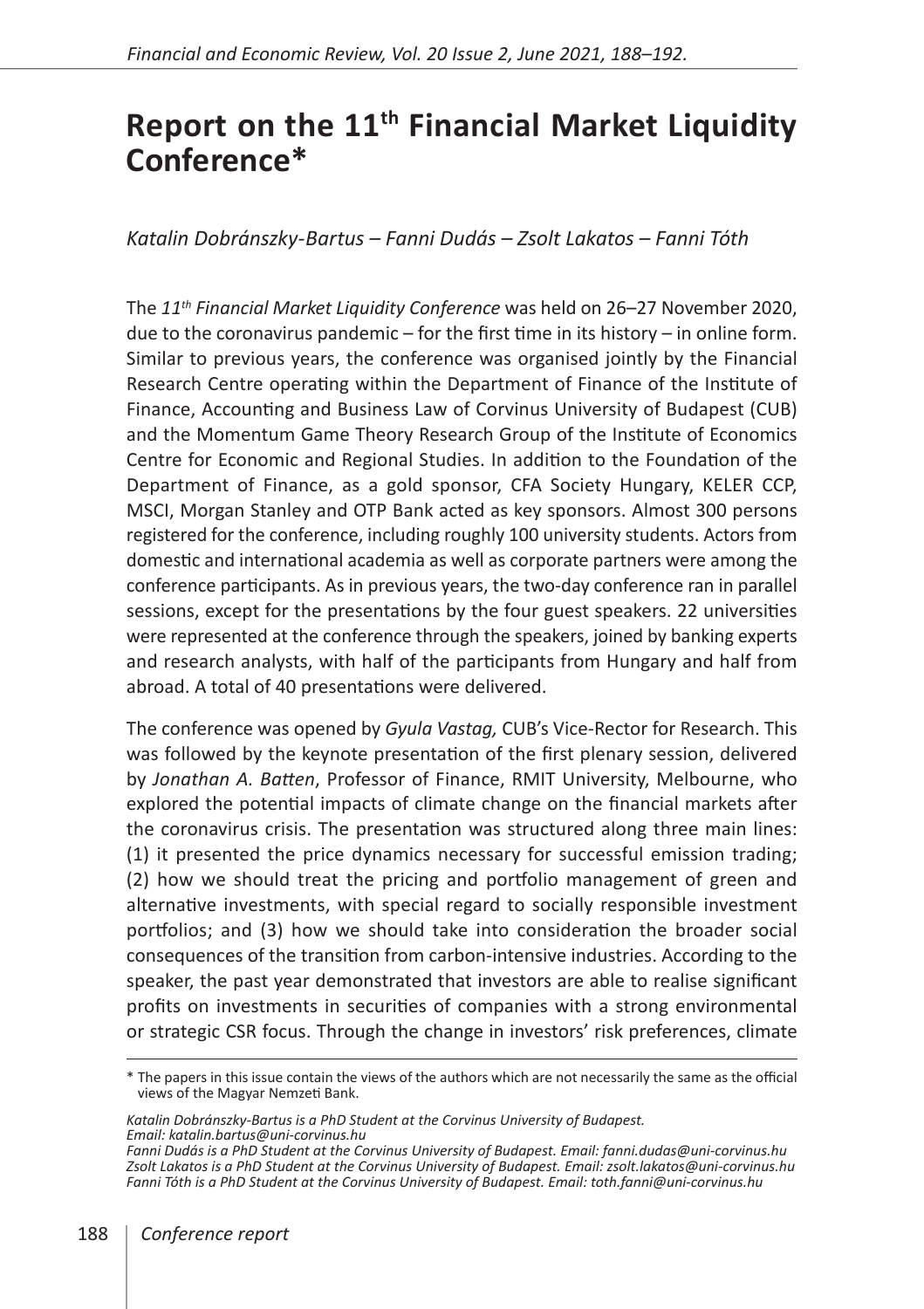change has an effect on governments, corporations and private individuals. Investments tend to shift toward safe-haven assets (foreign currencies, commodities and other financial instruments). Risk management becomes increasingly expensive, as volatility increases the costs of managing financial risk, particularly in the case of products of an insurance nature, such as financial options and related derivatives. On the other hand, Batten believes that these costs can be offset by taking strategic positions, and he outlined several objectives, such as: developing longterm strategies to overcome short-term volatility; cooperation and development of partnerships to mitigate the regional impacts of de-globalisation and climate change; improving the insurance and risk markets, particularly in terms of trading in climate risks; and elaboration of plans for corporate and personal transformation.

The plenary was followed by the presentations of parallel sessions. The Thursday morning sessions dealt with macroeconomic, asset pricing and corporate finance issues as well as with presentations describing the relation between trading on financial markets and information. The *Information and Trading* session commenced with a noteworthy presentation by *James M. Steeley*, Professor at Brunel University, London, on market microstructure analysis. The analysis by Steeley et al. showed that investors with partial information behaved differently on the market compared to fully informed investors. In the research, they created "laboratory" markets and analysed 9,859 limit orders and 3,474 transactions. They supplied the six informed and two liquidity traders with continuously updated market information during the three-minute trading sessions, repeated several times. No short selling was permitted, trading took place anonymously and bids could be changed free of charge. Informed traders were divided into three types, each of which – depending on their type – received a price signal. The price of the instrument was modified with the sum of the three types of price signals. Liquidity traders were penalised if they failed to achieve the trading target. The speaker highlighted the fact that those orders are more rewarding that allow investors to adopt a "hiding" strategy, i.e. to make decisions by hiding the (partial) information they know. This explains why an investor makes a bid contrary to the price signal, and also confirms the conclusions of market analyses, according to which the bid types correlate with each other, i.e. the type of the previous bid has an effect on the type of the current bid.

The Information and Trading session was closed by the chair of the session, *Zsuzsa R. Huszár*, Visiting Professor at CEU and at the Business School at the National University of Singapore (NUS). In her interesting and very enlightening presentation, Huszár demonstrated the role of transaction costs and market compensation in the behaviour of short sellers, i.e. the relatively well-informed traders. Together with her co-authors, she examined whether the market maker compensation schemes and trading cost have any influence on surveying market prices. They examined four BATS trading platforms: BZX Equities, EDGX Equities, as quote-driven markets and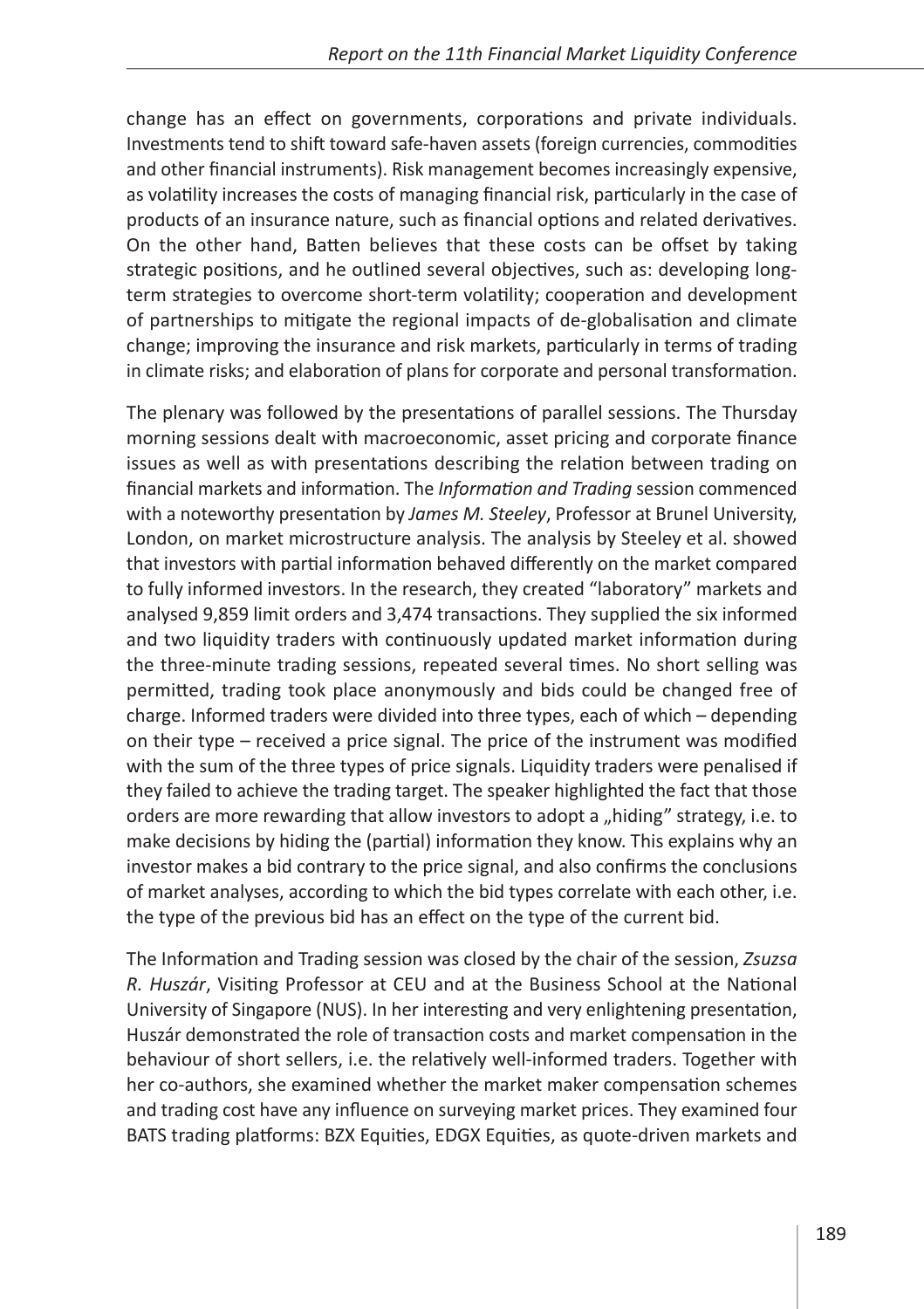BYX Equities and EDGA Equities, as inverted markets. They used daily transaction and trading data between 2010 and 2015, and in order to measure short selling they examined the ratio of short sales compared to the total volume of trades. The speaker explained that the trend of chasing short trades in low-cost markets is a clear indicator of return, and that measuring liquidity in new emerging trading platforms is a challenge, and thus relying on traditional data suppliers may prove to be misleading.

In the early afternoon parallel sessions, the presentations concerned the problems of interconnectedness in the financial markets, social innovation and questions of financial liquidity. On Thursday, four presentations were delivered during each of the morning and afternoon sessions.

The plenary closing the first day of the conference featured a presentation by *Thomas Walker*, Professor of Finance at Concordia University, Montreal. Working with his fellow researchers, Walker examined whether natural disasters have any effect on banks solvency via the regulatory capital ratio, the accounting capital ratio and individual bank characteristics. Their analysis covers the data of 9,928 banks located in 149 countries, in the period of 2000–2017. There are three channels through which the effect of natural disasters may filter through to banks: 1) through mortgage loans, the collateral of which – customers' real estate – may be destroyed, and thus the debt becomes non-performing; 2) through indirect effects, representing direct damages to the buildings of financial institutions; and 3) through the higher minimum reserve requirement, which may hinder banks in lending and thus curb economic growth. According to the results, the volume of damages incurred as a percentage of GDP has significant negative relation to bank solvency. Based on individual characteristics, the impact is the largest at those banks where the damage caused is relatively large compared to GDP and for those with low market capitalisation. The results are of major importance for banks' risk management departments.

Friday was opened by the presentations of parallel sessions. Three presentations were delivered in each of the two parallel sessions both in the morning and early afternoon. In the morning sessions, the speakers discussed green finance and bond markets. These sessions were followed by one of the most awaited presentations of the 2020 conference, delivered by this year's second keynote speaker, *Mariassunta Gianetti*, Professor at the Stockholm School of Economics. In her exciting and instructive presentation, she presented whether market discipline may help to achieve a more environmentally and socially sustainable economy, and she also discussed to what extent such market discipline works. In the research presented, 6,919 enterprises were analysed in the period 2007–2016. Results show that the environmental and social (E&S) risk of corporations increased when the ownership share of institutional investors with strong E&S preferences decreased,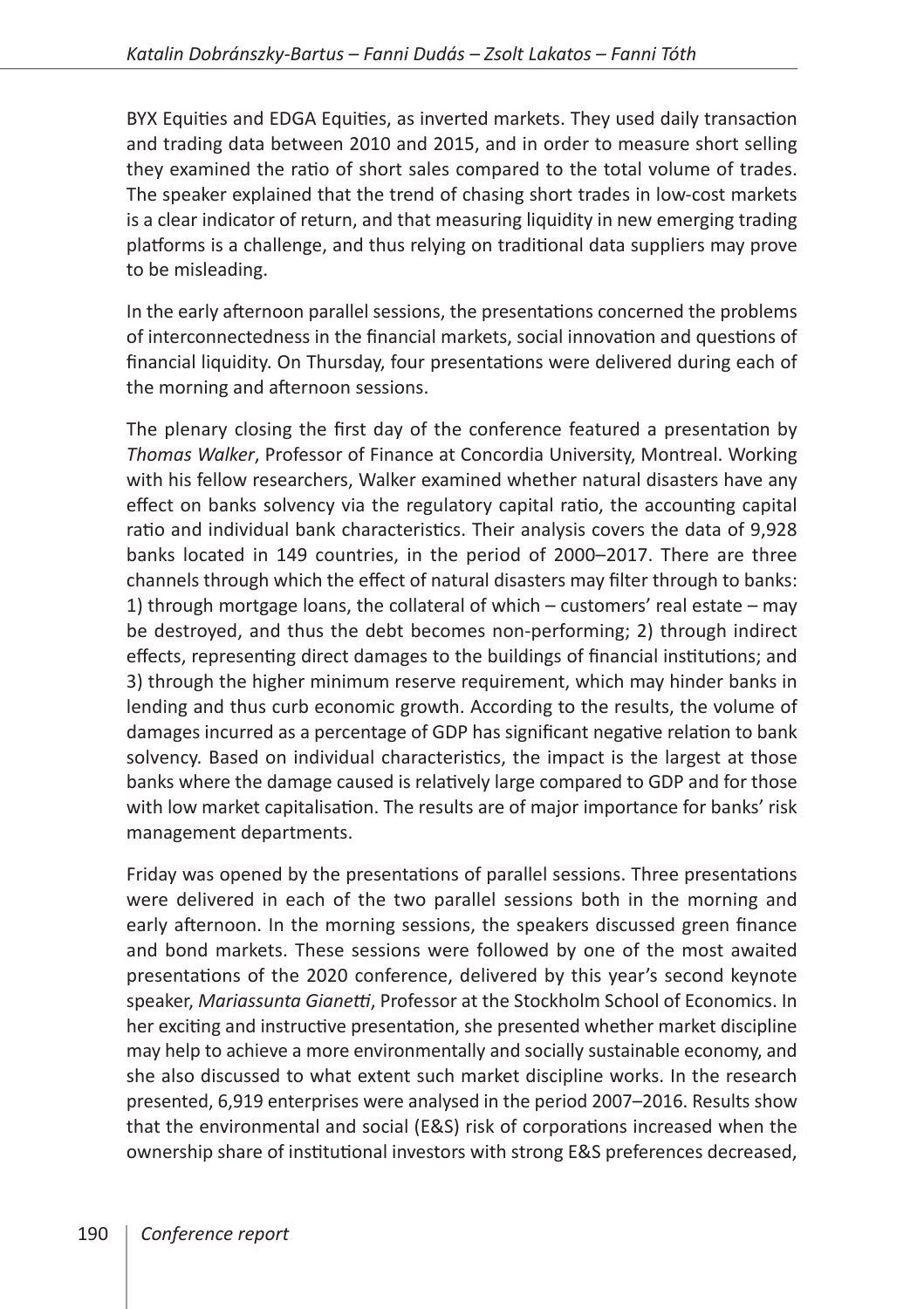and sales declined in countries with strong E&S preferences. As a summary of the presentation, Gianetti emphasised that market discipline works, but is conditional upon E&S-conscious investor behaviour, and she stressed that during the assessment the impact of negative news on the environmental and social governance of companies is amplified by investor boycotts and selloffs.

The presentations in the afternoon sessions focused on the banking sector and economic theories. The Friday afternoon session on banking was opened by one of the conference's guest speakers, *Rafael Schiozer*, Professor of Finance at the Brazilian FGV-EAESP, researcher at the Brazilian National Research Council and a regular speaker at the Liquidity Conference. His main area is the examination of financial stability and banking sectors. This year's presentation was about the developments in the cost of bilateral currency hedge transactions between Brazilian firms and banks in the light of the creditor relationship between them. The key driver of the research was that apart from intermediation banks provide a wide range of services. These include hedge transactions, enabling exporters and importers to protect themselves against fluctuations in foreign currency exchange rate; however, the cost of this is extremely high in developing countries. According to the Brazilian results, the existence of a creditor relationship alone has no effect on the cost of hedging, but it reduces the spread, if the loan is provided in USD. Firms are more likely to transact in derivatives with banks that they have a loan relationship with, and a stronger relationship between the bank and the firm further increases the likelihood of this. He also highlighted a regulatory change, as a result of which it has become more costly for banks to provide importers with foreign exchange transactions. Under an existing intense relationship between the bank and the firm, a lower spread can be negotiated during the cost shock.

In the closing plenary session of the 2020 Liquidity Conference, the final keynote address was given by *Paul Shrivastava*, Professor and Chief Sustainability Officer and Director of the Sustainability Institute at the Pennsylvania State University. In the presentation, Shrivastava analysed the relationship between the wellbeing economy and finance in the Anthropocene. He first outlined the socio-economic trends of the past decades and stressed the importance of a long-term and global perspective. The speaker also presented the new role of wellbeing economy policies in balancing sustainability and profitability in an era where the impact of human activity on the Earth's ecosystems is significant and global. Shrivastava concluded his presentation with a characterisation of "wellbeing" universities, explaining that such universities focus on four main areas: research, education, community knowledge transfer and student life. In his opinion, universities must implement fundamental changes, as now, for example in the field of research, a model operates in which researchers produce outputs rather than actual solutions to world problems. He